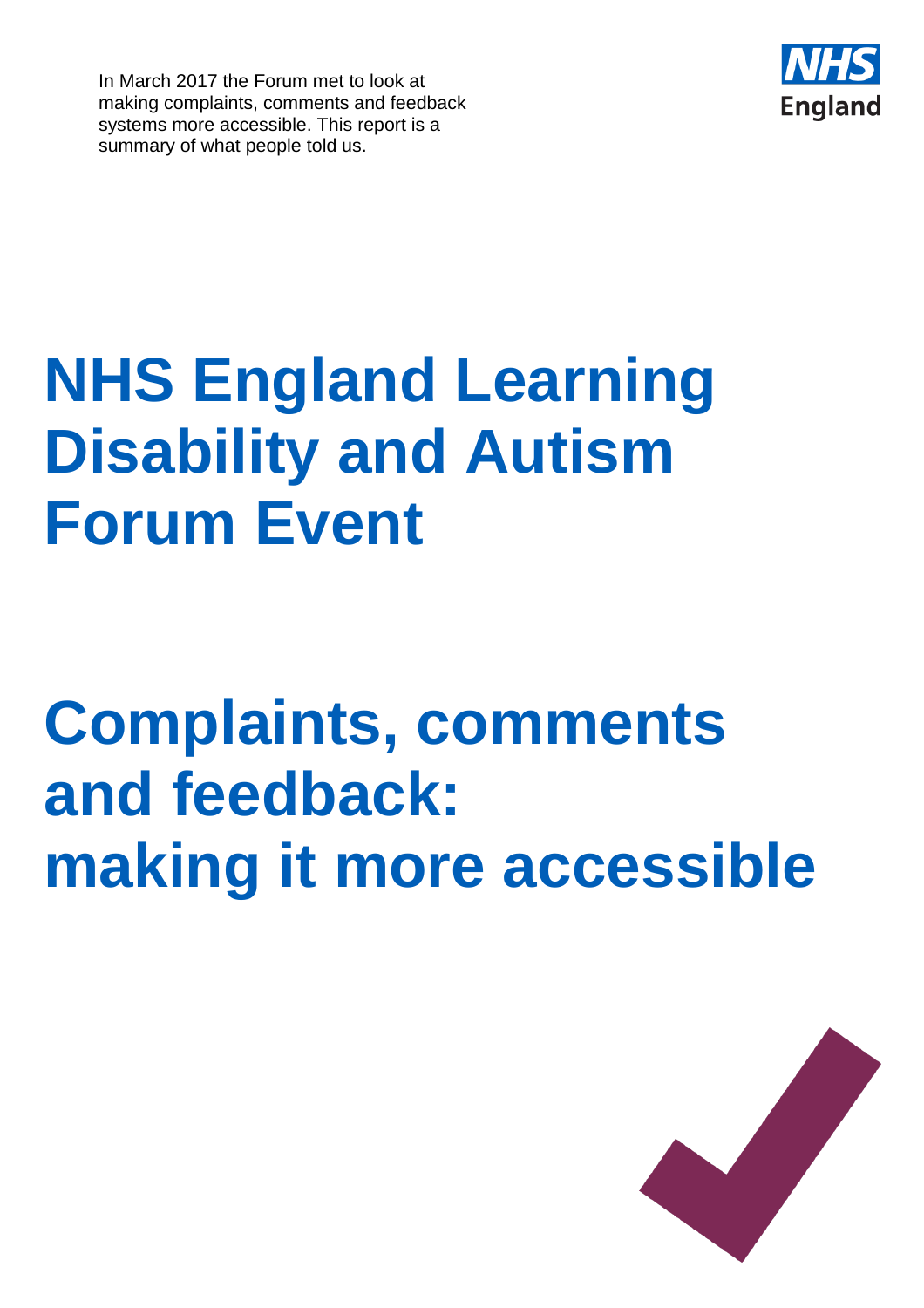#### **OFFICIAL**

## **NHS England Learning Disability and Autism Forum Event**

## **Complaints, comments and feedback: making it more accessible**

Version number: 1

First published: 5<sup>th</sup> September 2017

Prepared by: Learning Disability and Autism Engagement Team

Classification: OFFICIAL

This information can be made available in alternative formats, such as easy read or large print, and may be available in alternative languages, upon request. Please contact Learning Disability and Autism Engagement Team on [engage@nhs.net](mailto:engage@nhs.net) or 01138 249 686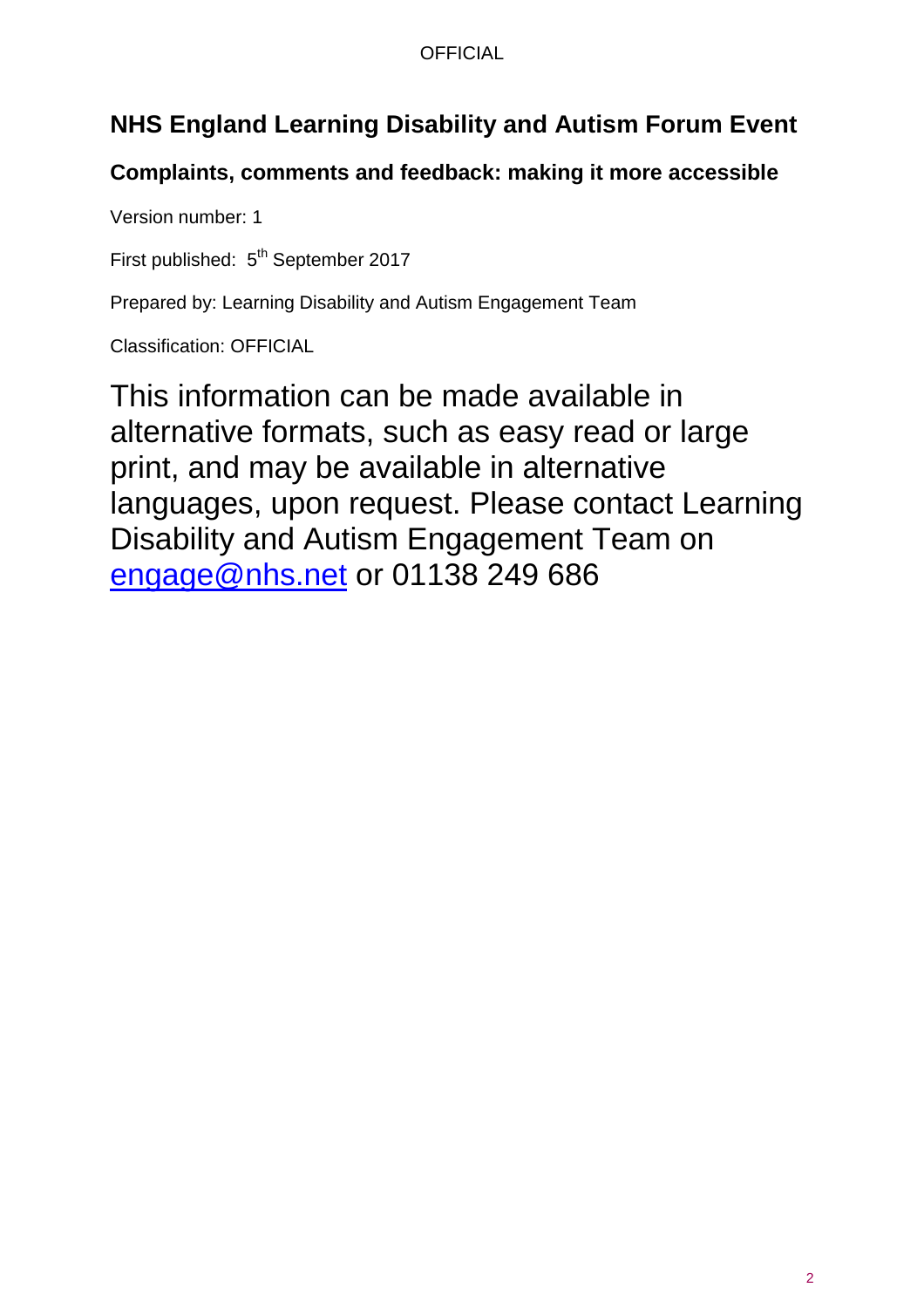## <span id="page-2-0"></span>**Contents**

| 1.                                                                               |  |
|----------------------------------------------------------------------------------|--|
| 1.2<br>Everybody needs to understand how to make a complaint so that people know |  |
| $2^{\circ}$                                                                      |  |
| 2.1<br>2.2<br>3                                                                  |  |
| 3.1<br>3.2<br>$\overline{4}$                                                     |  |
| 4.1<br>4.2<br>5                                                                  |  |
| 5.1<br>5.2<br>6                                                                  |  |
| 7                                                                                |  |
|                                                                                  |  |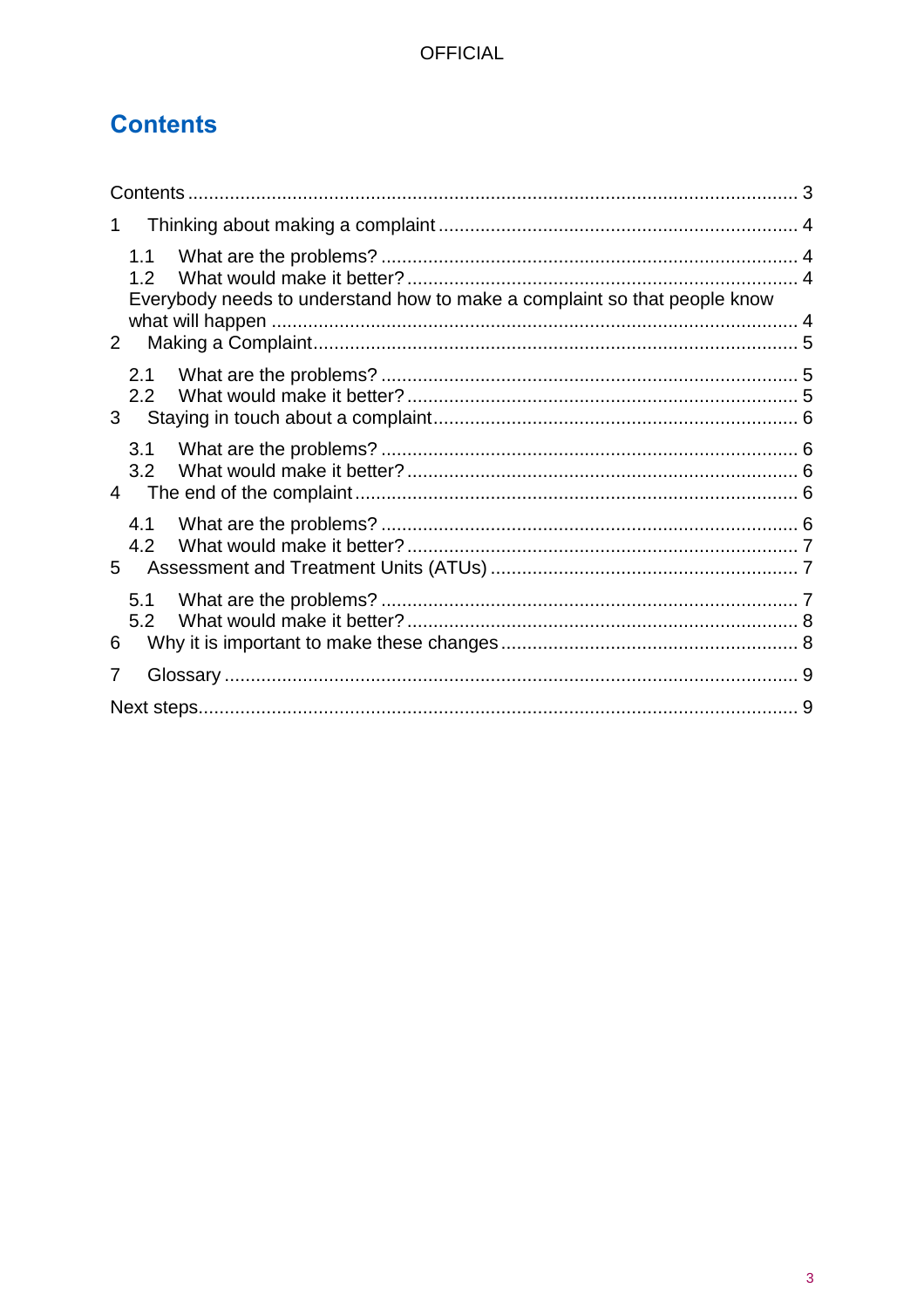## <span id="page-3-0"></span>**1 Thinking about making a complaint**

### <span id="page-3-1"></span>**1.1 What are the problems?**

People often don't know where to make a complaint, what to expect or how to complain.

- Some people with a learning disability/autism or both find it hard to speak up. This may be because they don't know how to make a complaint or don't know if they will get listened to.
- Often the Language used on the **complaints system** is not easy to understand.
- People can be scared to make a complaint for the reason that they don't want to affect the care they get in the future**.**
- People can also find it difficult to know who to complain to.

### <span id="page-3-2"></span>**1.2 What would make it better?**

<span id="page-3-3"></span>Everybody needs to understand how to make a complaint so that people know what will happen

- Make an easy read guide on how to make a complaint and what you should expect.
- This would help create a way to make sure the person who is making the complaint, the service and the person handling the complaint all have a good understanding.
- This would make it more likely to be a successful process which benefits everyone.
- People with a learning disability/ autism or both could get better understanding about their rights with the help of the following:
	- o Written guidance on knowing your rights
	- o Videos online or on DVD about rights
	- o Speaking about rights more with patients and in user groups
	- $\circ$  Including patients more when writing their care plans
- Confidentiality is very important. If people want their complaint or concern to be raised without them being identified this should be done.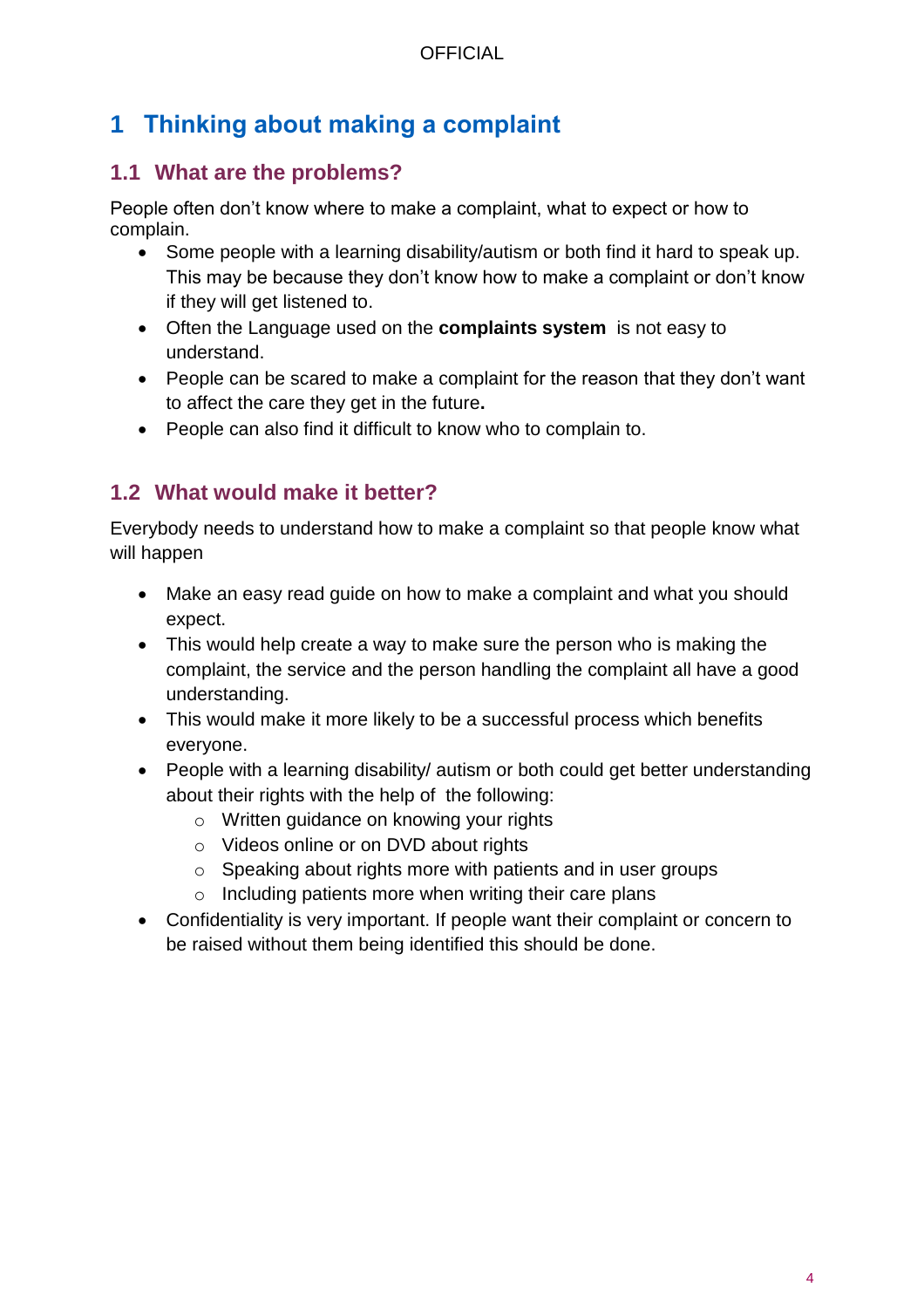## <span id="page-4-0"></span>**2 Making a Complaint**

### <span id="page-4-1"></span>**2.1 What are the problems?**

We need to improve the process so that it is simpler for everyone to use. This means patients, carers and service providers.

- Forms and process materials are not very accessible.
- There are not enough ways people can make a complaint or raise a concern. It is normally through writing a letter or speaking to someone directly which can be difficult for some people.
- People can feel worried about complaining or raising a concern to the person or service they have had a problem with.
- Sometimes people don't use the word complaint or concern which means their issue doesn't go through the correct process or any process at all.
- The language used around concerns or complaints can make it difficult for services to hear the feedback as they can see it as all negative and not as an opportunity to improve.

## <span id="page-4-2"></span>**2.2 What would make it better?**

There needs to be lots of different ways available for people to communicate their concerns or complaints. This always needs to be person centred.

- Make sure we are giving people information that they can understand. This could be:
	- o Easy read
	- o Video
	- o Plain English
	- o Podcasts
- People could raise their concerns or complaints through:
	- o Easy read form
	- o In person
	- o Video
	- o Through an **advocate**
	- o Touch screen devices
- Where the complaint or concern is being received needs to have simple systems in place to receive things in different formats and with different words.
- Make sure the system is flexible enough to make it accessible to make a complaint.
- Use information provided by families and carers to help the person make a complaint.
- Ask for feedback at the end of an appointment or the end of an experience of using NHS services. This can feel confrontational, but is also easier for people than remembering how things were after a period of time has passed.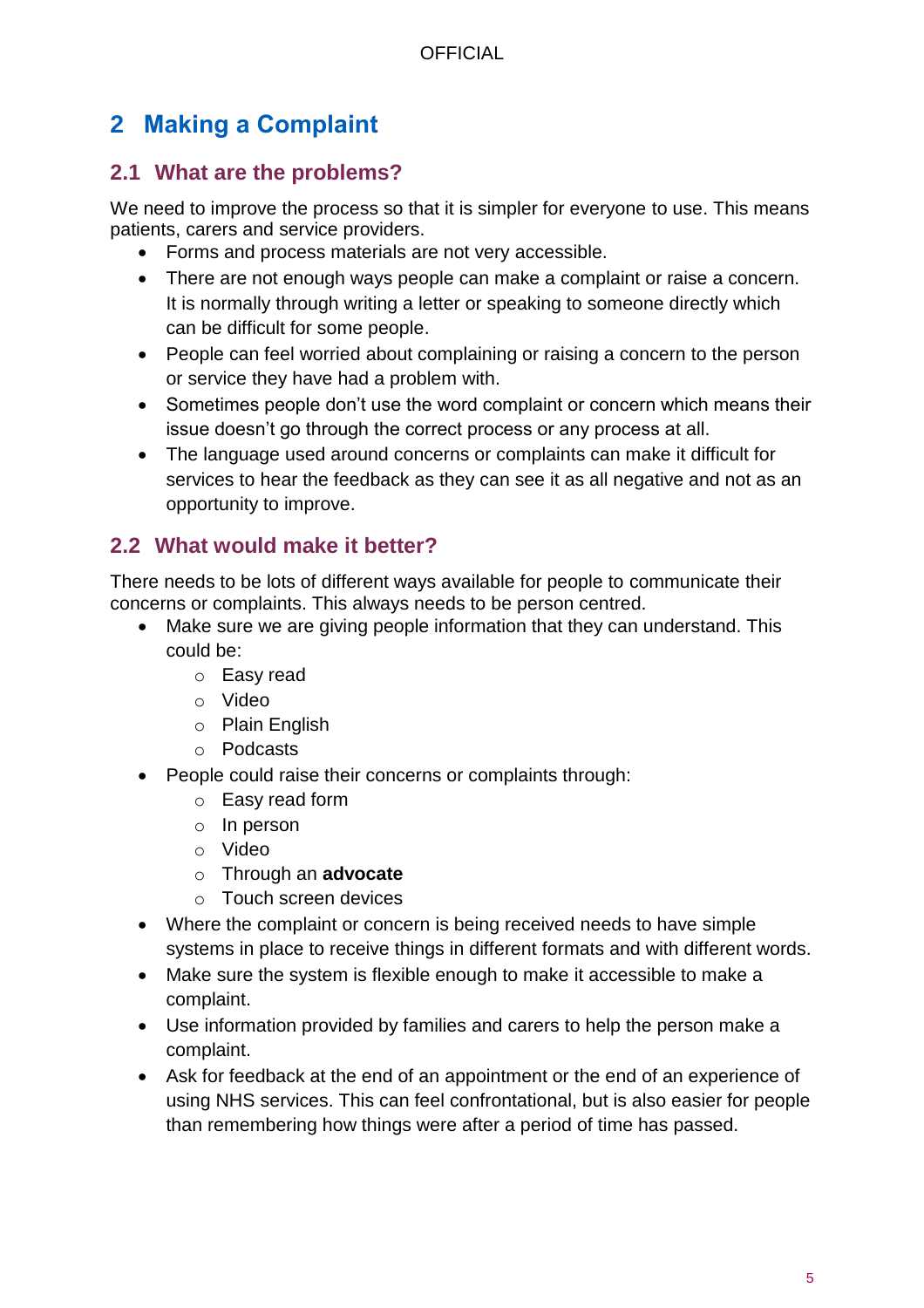#### **OFFICIAL**

- Having someone independent to investigate the complaint is really important. This needs to be a trusted person who is trained to handle complaints and is confident in working with people with a learning disability, autism or both.
- Make sure the person receiving the complaint:
	- o Has patience and listens to people.
	- o Doesn't use complicated or leading language.
	- o Doesn't influence the complaint in any way based on their experience.

They might need some extra training and support on how to do this.

## <span id="page-5-0"></span>**3 Staying in touch about a complaint**

#### <span id="page-5-1"></span>**3.1 What are the problems?**

Sometimes the person who made the complaint or raised a concern is not kept in the loop about what is happening. This can make people feel not listened to.

- Feedback sometimes goes to a support worker or family members and not the person who raised the complaint or concern.
- Communication can be sent in a way that is not accessible.

### <span id="page-5-2"></span>**3.2 What would make it better?**

Make sure the person who made the complaint is receiving feedback all the way along the process as their complaint is being handled.

- Make sure information is in an accessible format for that person.
- Find out from the person making the complaint how they would like to receive their information about the progress of the complaint.
- Agree regular times to feedback.

## <span id="page-5-3"></span>**4 The end of the complaint**

### <span id="page-5-4"></span>**4.1 What are the problems?**

Complaints are not always investigated and a solution given in good time.

- Sometimes the responses are given to a carer or family member instead of to the person who raised the complaint or concern.
- It can be unclear what has happened as a result of the **investigation**.
- It is not always clear what someone can do if they are not happy with the outcomes of the investigation.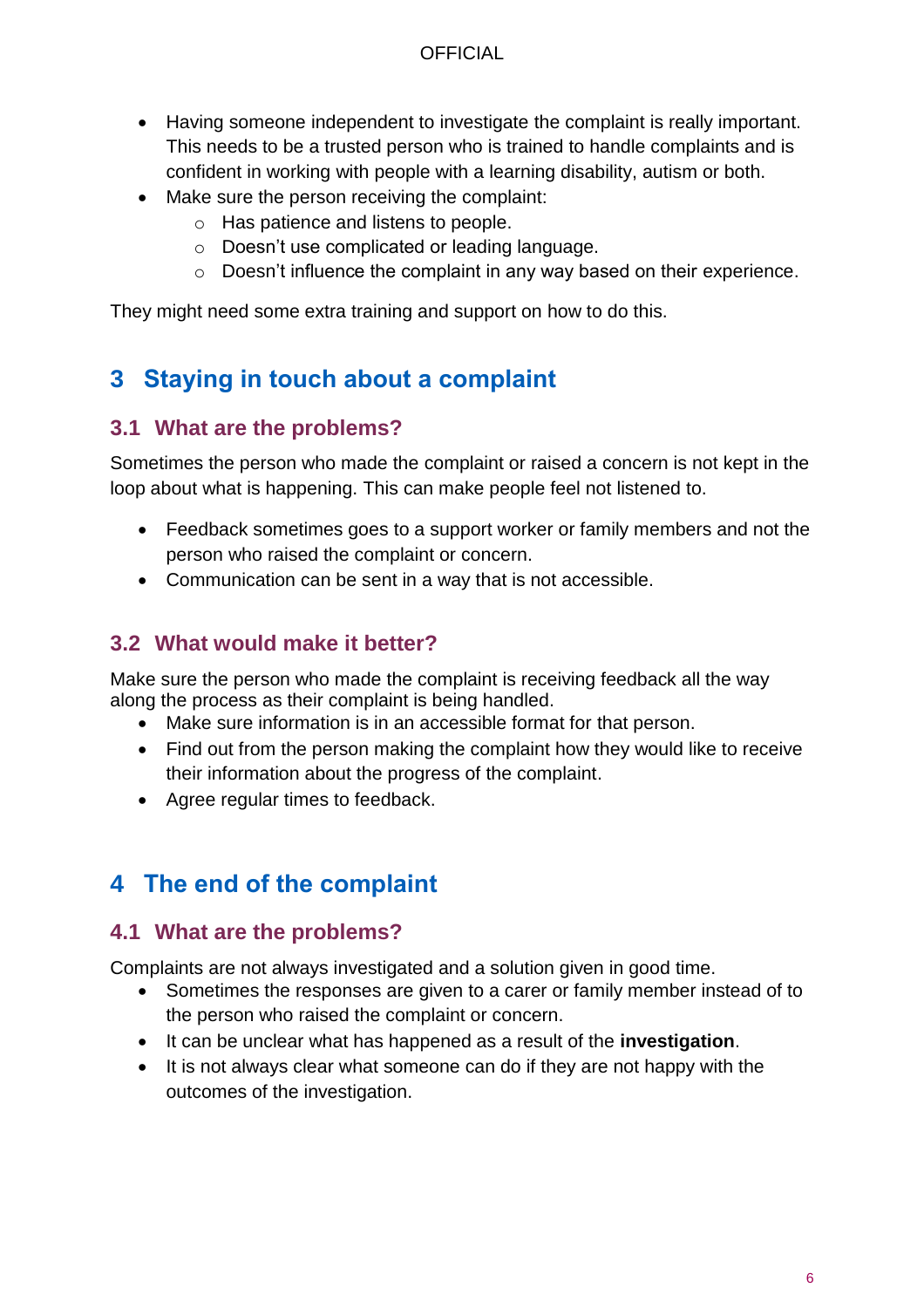### <span id="page-6-0"></span>**4.2 What would make it better?**

Good and clear feedback on what has happened as a result of the complaint – in a timely manner.

- Be clear about what has happened as a result of the complaint or concern being raised.
- Check that the result has been understood. Possibly ask the person to repeat back what the outcomes are.
- Making sure there is a genuine apology it's about change and progression, not about blame.
- Keep a log of 'you said we did' and make it available and accessible so that people are clear about what's been done to make improvements to services.
- Create an **appeals process** for if the person who raised the concern or complaint is not happy with the result.
- Give a reference number for the complaint or concern so that people don't have to go through the same process more than once for the same issue.

## <span id="page-6-1"></span>**5 Assessment and Treatment Units (ATUs)**

### <span id="page-6-2"></span>**5.1 What are the problems?**

People are scared to complain as they are afraid that this will affect their quality of daily care and that they will be victimised and treated badly. People don't think any positive action will be taken as a result of the complaint or concern being raised.

- Years of complaining can leave people feeling exhausted; run down and sometimes mentally unwell.
- It is not clear how to complain and sometimes people don't know they have the right to complain.
- Sometimes there are communication barriers for the people who want to raise the concern or raise the complaint. These people can be misunderstood.
- Some people are too over medicated to make a complaint or raise a concern.
- Staff sticking together can make it harder to raise concerns or make a complaint.
- There is not enough training for staff on how to listen to concerns or complaints.
- There is not enough independent support to help those who want to complain.
- Families can be scared that complaining will stop them being able to visit.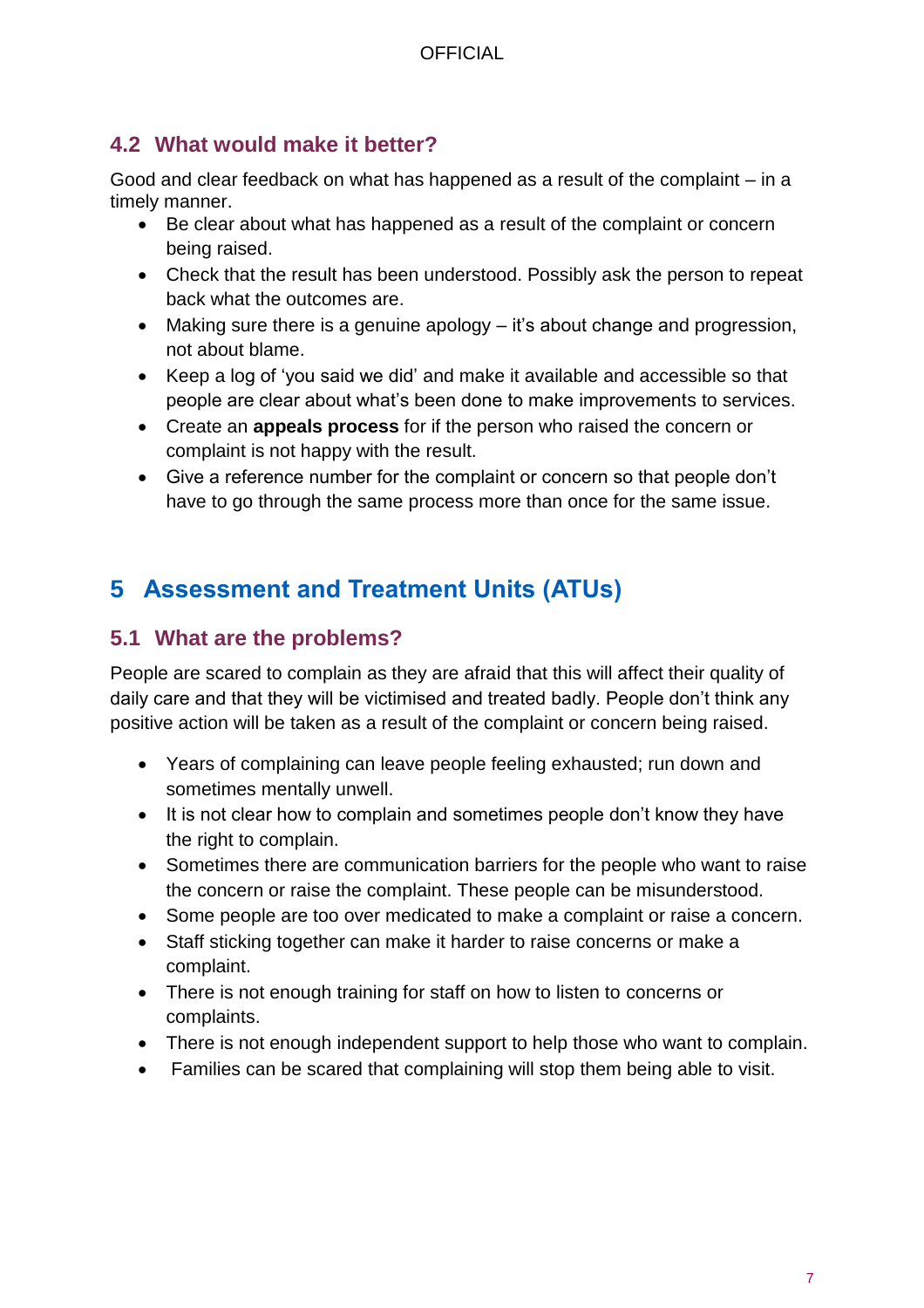## <span id="page-7-0"></span>**5.2 What would make it better?**

- Training for staff on how to hear a complaint or concern and then take positive action.
- Have regular focus groups of people who have raised concerns or complaints or who might want to. This will help people feel less alone.
- Training for parents or families such as **Parent Expert Programme** with a section on complaints.
- Accessible information in plain English and pictures. Role play could be used to show understanding.
- Examples from other **ATUs** of good practice.
- A change in attitude from staff around concerns and complaints. To see them as valuable learning and service improvements.

## <span id="page-7-1"></span>**6 Why it is important to make these changes**

To make the points raised and solutions suggested work, staff attitudes and the culture towards complaints and concerns needs to change.

- Getting this right will improving peoples quality of life.
- Treat me right, Complaints aren't a bad thing. See them as ways to improve.
- Feedback and complaints should actively be encouraged so that services know they are doing a good job.
- Encourage services to be more reactive and proactive. Improve before things reach complaint stage.
- To prevent people going in cycles deal with the concern or complaint efficiently in the first place will save time and energy.
- Encouraging feedback will also encourage people to give praise about good work services are doing. This will help make relationships better for everyone.
- People need to feel **empowered** and respected.
- Professionals should be accountable for their actions and decisions. Feedback is a very important part of being able to measure performance.